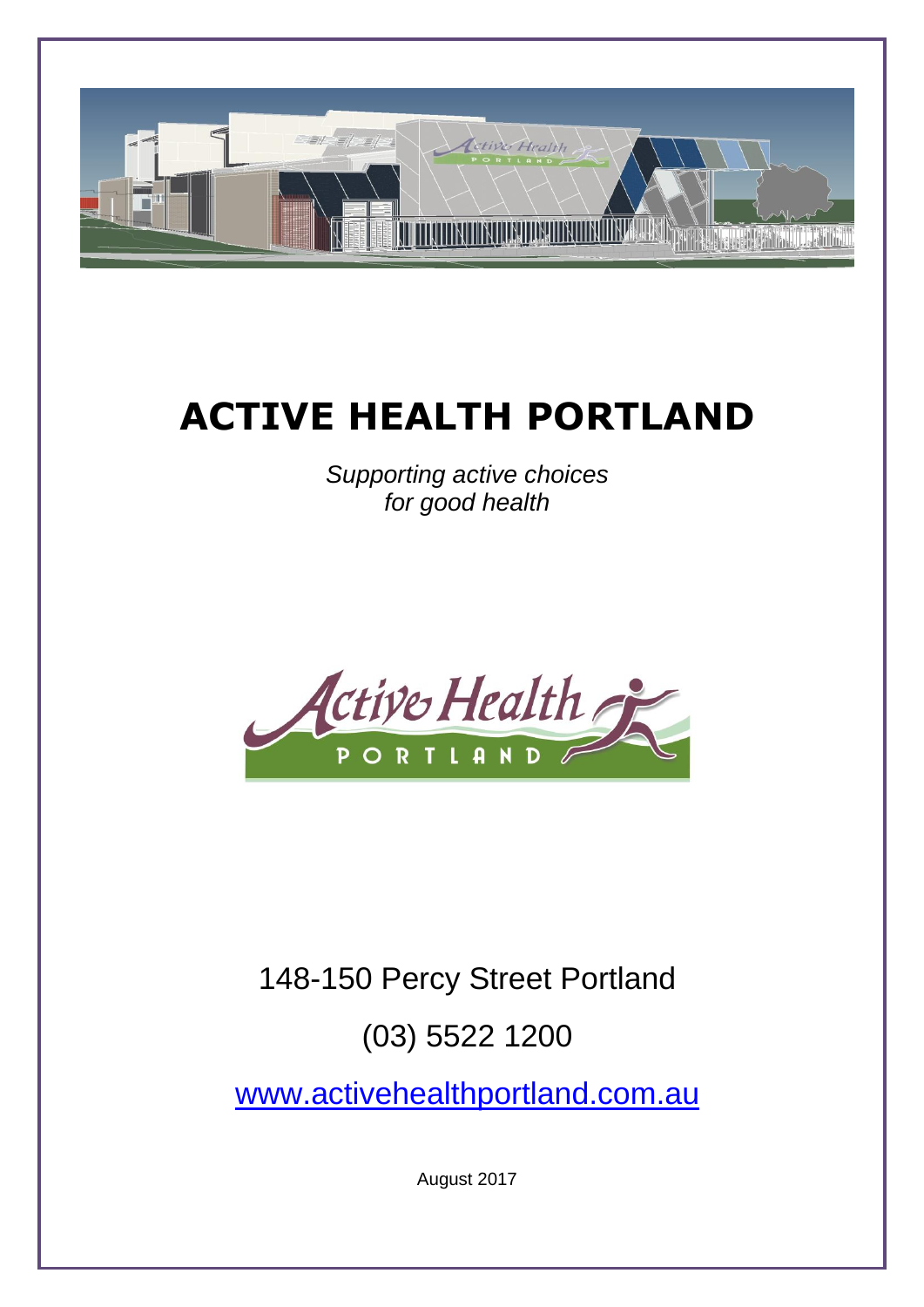#### **Who we are:**

Active Health Portland was developed as part of the Federal Government's GP Super Clinic program. Our \$5 million complex features state-of-the-art facilities and is conveniently located in Portland's main street adjacent to Portland District Health.

We are one of only 11 `Super Clinics' in Victoria and the only one in the south-west of the state. Active Health Portland opened in March 2012.

#### **What we do:**

Active Health Portland brings a new style of coordinated, preventative health care and health promotion to Portland and regional communities. We aim to address chronic disease and improve the health of local residents.

Our professional services are supported by:

| <b>General Practitioners</b> | Practice nurses               |
|------------------------------|-------------------------------|
| Pathology                    | Podiatrist                    |
| Physiotherapist              | Exercise Physiologist         |
| Counselling/Youth worker     | Diabetes Educator             |
| Speech Therapist             | <b>Community Health Nurse</b> |
| <b>Health Promotion</b>      | Dietician                     |

Active Health Portland will continue to develop and extend these services to support the health of district residents.

#### **What we have:**

Active Health Portland's new complex includes:

| Meeting rooms            | Teleconference facilities                           |
|--------------------------|-----------------------------------------------------|
| Pathology                | Private consulting suites                           |
| Rehabilitation gymnasium | Off-street parking, including disabled access parks |

#### **Teaching and Training**

Active Health Portland is a teaching facility which means at times all of our services may have either a GP Registrar/Intern or Medical Student present during consultations. Patients are advised verbally on arrival at the clinic, of the intended presence of these third parties and are

#### **Staffing**

Information relating to current Active Health Portland staffing may be found:

at liberty to request that the student leaves the room for the consultation.

- On our website [www.activehealthportland.com.au](http://www.activehealthportland.com.au/)
- In our monthly newsletter this can be obtained from the clinic waiting room or on our website
- By asking at reception or giving us a call on (03) 5522 1200.

#### **Practice Hours**

Active Health Portland is open from Monday to Friday - 8.30am to 5pm.

An Evening Clinic runs one evening per week - 5.00pm to 8.00pm. Contact Active Health Portland or check the notice board at reception for dates.

To book an appointment please ask at reception or call Active Health Portland on (03) 5522 1200 or use our online booking facilities via our website [www.activehealthportland.com.au](http://www.activehealthportland.com.au/) or by downloading the free HotDoc App.

If your appointment is an emergency please advise reception, who will assist you to receive appropriate care as soon as possible.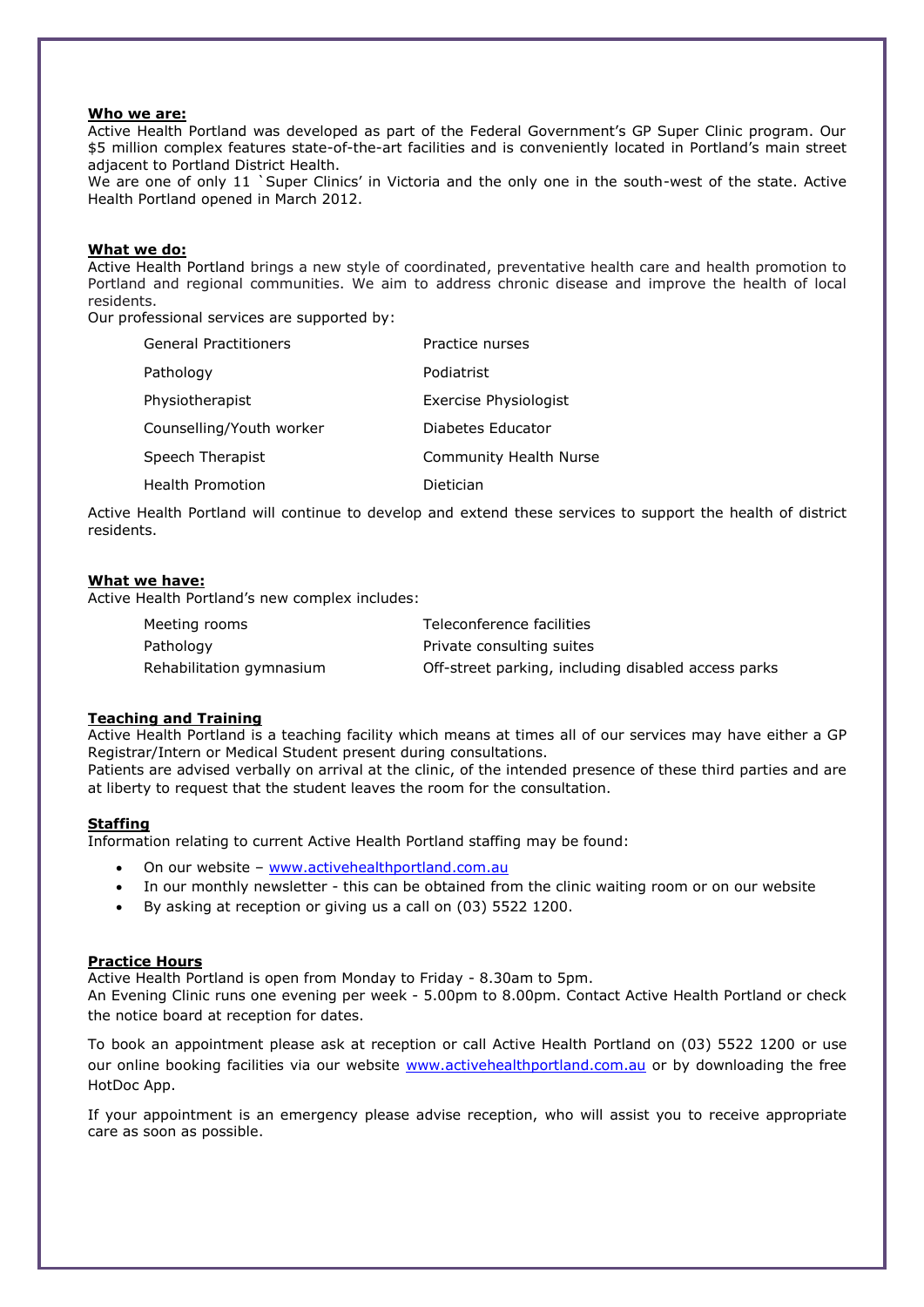#### **On Arrival**

When you arrive at Active Health Portland, please check in with reception so we can attend you. If you have not spoken to our reception staff, your appointment may be missed.

#### **On Leaving**

When you have finished your appointment at Active Health Portland please check at reception before you leave. Although you may not need another appointment or may not have to pay for your service, we may need to give you a message or check your details whilst you are here.

| <b>Consultation Length</b>                                                                                     |                   |                                                                                                                                                                                                            |  |
|----------------------------------------------------------------------------------------------------------------|-------------------|------------------------------------------------------------------------------------------------------------------------------------------------------------------------------------------------------------|--|
| <b>Active Health Portland - Consultation Times - For GPs only</b>                                              |                   |                                                                                                                                                                                                            |  |
| Standard Appointment                                                                                           | $15 \text{ mins}$ | This type of appointment may include single and/or minor issues,<br>repeat scripts, immunisation, medical certificate etc.                                                                                 |  |
| Long Appointment                                                                                               | 30 mins           | This type of appointment may include more than one issue,<br>complex medical issues, recent hospital admission, skin lesion<br>removal, multiple chronic conditions, mental health issue, pap<br>smear etc |  |
| <b>Please note:</b> If your health needs require an appointment which is longer than these times please advise |                   |                                                                                                                                                                                                            |  |

the receptionist when booking and we will consult with the doctor about the best time to make this appointment for you.

Appointments are required to see our service providers. If the appointment is going to take longer than a normal standard appointment, please advise the receptionist when booking. IWhen you have provided your mobile phone number, Active Health will send out a free SMS reminder the day before your scheduled appointment. If you are unable to attend your appointment please phone and speak with the receptionist at least 24hours before your appointment time. We can then assist you with rescheduling your appointment and we can also offer your appointment time to another patient who is on the waiting list.

#### **Appointments on the day/Walk-ins**

We will try to accommodate your requests to see your doctor of choice where possible, or another available doctor where practical. In the case of an urgent appointment required you will speak promptly to the nurse.

#### **Care outside of Clinic Hours**

Active Health Portland has an agreement with Portland District Health during these times to assist in the provision of health care needs for our patients. Please contact Portland District Health on (03) 5521 0333 or present to their Emergency Department for assistance.

### **If you require emergency medical treatment please dial 000**

#### **Home Visits**

At times a home visit from your medical provider may be possible if you are an eligible patient. Please speak to the receptionist who will speak with the provider concerned about this type of appointment.

#### **Telephone Access**

For contact with any of our medical providers during normal operating hours, please speak to the receptionist and a message will be relayed to the person you are trying to contact.

#### **Reminder System**

Our practice is committed to preventative care. Your permission will be sought to be included in our reminder system.

As part of this system you will receive reminders for skin checks; blood pressure checks; pap smears; health assessments and immunisations.

Our medical software sends out automatic reminder text messages to mobiles the day before your appointment.

#### **Other Services**

Active Health Portland has access to a Diabetes Educator, Dietician, Podiatrist, Speech Therapist, Community Health Nurse, Health Promotion, Youth Worker and a Counsellor on a weekly basis. Your doctor will be able to refer you to these services. All appointments can be conducted at our Clinic.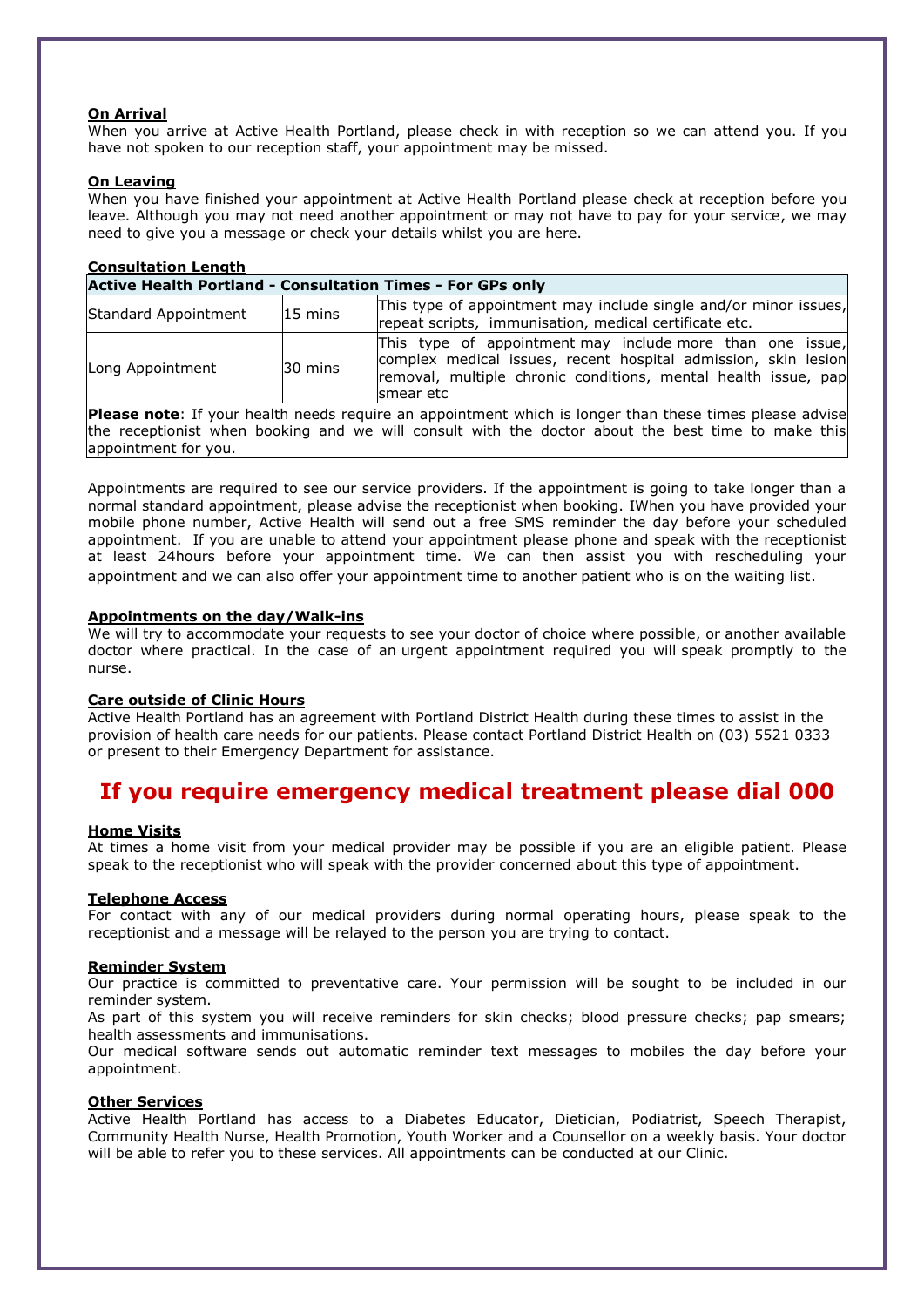#### **Patients with Physical Impairments**



Active Health Portland has access to an Interpreter service to assist patients with physical impairments. This allows our clinicians to ensure they fully understand the patient and their needs and allows the patient to also understand the outcome of the consultation and any advice they receive from the clinician.

#### **Patient Test Results**

You will be contacted by the Practice with your test results or an appointment organised as requested by the medical practitioner. You are able to contact our practice nurse during our operating hours for further information. We are also utilising an SMS system requesting patients to make a follow up appointment to discuss their test results. Your doctor will discuss with you the best way for you to receive your results during your consult.

#### **Health Information and Privacy**

Your medical record is strictly confidential. It is the policy of this practice to maintain security of personal health information at all times and to ensure that this information is only available to authorised members of staff.

Our practice uses a computerised medical record system to record your notes and personal information. These systems are all password protected and backed up daily. All information recorded in our clinic is strictly confidential and is not available to other surgeries without your written permission.

If you require further information about your health information and privacy please talk to reception who will be happy to assist you.

#### **Meeting Rooms**

We have meeting rooms available during business hours to the general community groups, not for profit organisations, schools, sporting clubs, support groups etc. They are fully functional with teleconferencing facilities, electronic whiteboard and kitchen facilities available. To book a room please contact the receptionist.

#### **Fees and Billing Arrangements**

Active Health Portland aims to provide the best possible care to all patients. Below we have aimed to outline costs that may be associated with your health care. Please be aware cost of services may be determined on length of appointment. If you are required to pay for your service we can only give approximate costs for your out of pocket expense. These may vary from what has been indicated.

- Bulk Billing this will be applied for all consults for holders of DVA, Pension or Concession cards, children under 16 and students unless otherwise indicated by your doctor. This may also be applied at the doctor's discretion for other patients or for various services provided to you by the practice including follow up of results.
- Private fees these will be applied to any patients who do not have a concession of any type. For some services your doctor may choose to bulk bill. If you have been charged for your service then your out of pocket cost is generally around \$20. If your bank account details are registered with Medicare we can send the payment electronically across for you at the time of your consult and your refund will be paid directly into your bank account within 48 hours.
- Other services at times your doctor may recommend other services such as pathology, x-rays, physio, podiatry, specialist care etc. There may be an out of pocket cost involved with some of these services.

If you are unsure about any out of pocket cost being involved in the care that you require please speak to your doctor or let reception know.

#### **Failure to attend appointments**

It is our policy at Active Health Portland that patients who fail to attend their scheduled appointment will receive a warning notice after the first occurrence.

Consecutive failure to attend appointments thereafter will incur a \$20 penalty fee that must be paid prior to any appointments being booked.